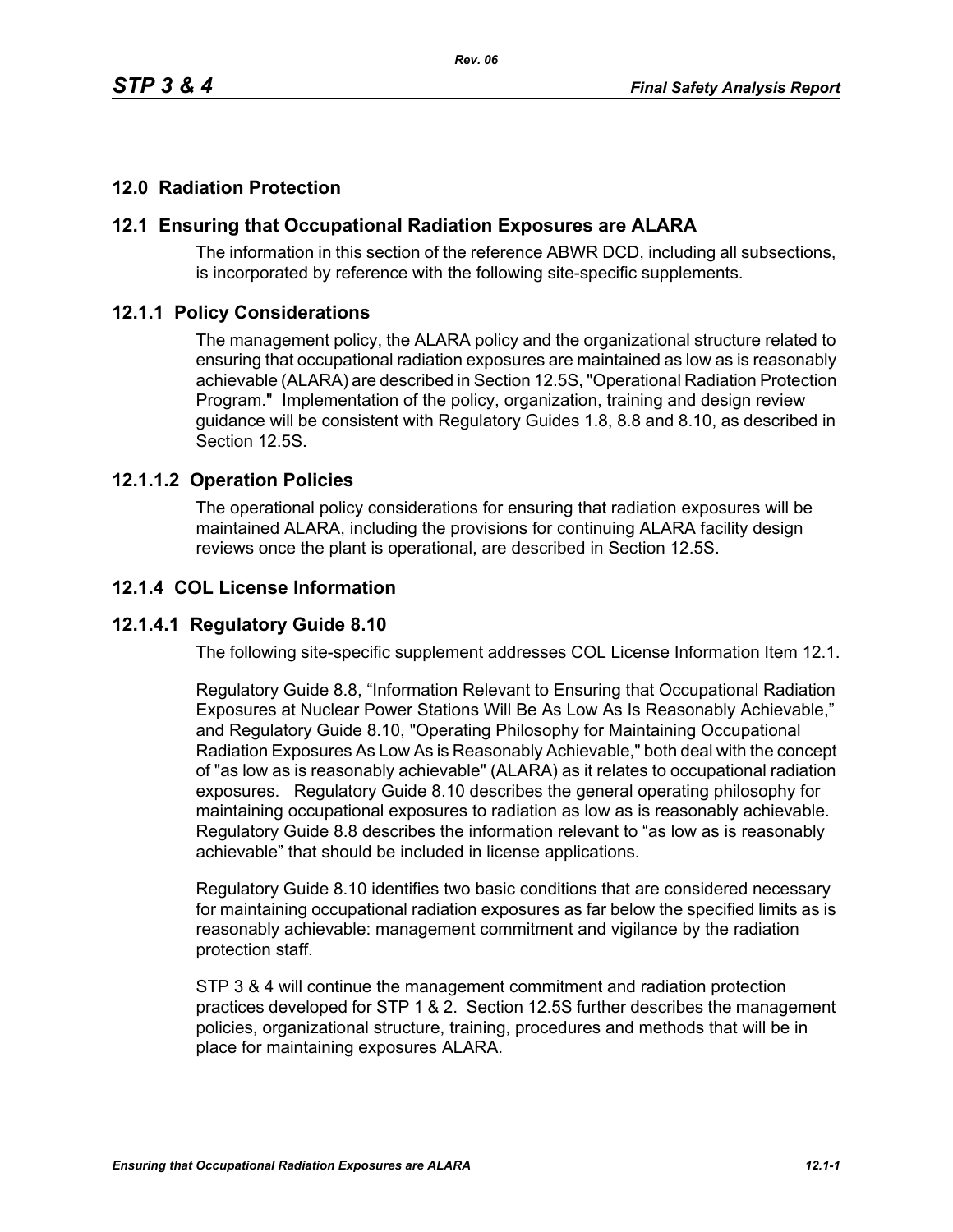# **12.1.4.2 Regulatory Guide 1.8**

The following site-specific supplement addresses COL License Information Item 12.2.

Regulatory Guide 1.8, "Qualification and Training of Personnel for Nuclear Power Plants," provides guidance for the selection, qualification and training of personnel at nuclear power plants. The STP 3 & 4 conformance with Regulatory Guide 1.8, as it pertains to the Health Physics organization and the management of the Health Physics organization, is described in Section 12.5S.

# **12.1.4.3 Occupational Radiation Exposures**

The following site-specific supplement addresses COL License Information Item 12.3.

Occupational radiation exposures will be maintained ALARA by means of the Operational Radiation Protection Program described in Section 12.5S. The detailed policies and plans for maintaining occupational radiation exposures ALARA will be consistent with the guidance in Regulatory Guides 8.8 and 8.10. The detailed procedures will be prepared consistent with the guidance in Regulatory Guides 1.8, 8.2, 8.7, 8.8 and 8.10, the guidance referenced in NUREG-1736 that is applicable to power reactors, and the requirements in the QAPD (NEI 06-14).

The operational plans, procedures and policies currently in use at STP 1 & 2 reflect industry experience and guidance. They will be used, in conjunction with the guidance contained in the documents identified above, to develop the policies, plans and procedures for STP 3 & 4. Many of these plans, procedures and policies will be common to all four units.

Section 12.3, "Radiation Protection Design Features" describes the many features that have been designed into the plant, incorporating information from operating plant experience and from other plant designs. The management policy described in Section 12.5S includes the provision to continue to assure that the plant is designed, constructed and operated such that occupational and public radiation exposures and releases are maintained ALARA

Section 12.5S describes methods that will be factored into procedures for maintaining radiation exposure-related operations such as maintenance, inservice inspection, radwaste handling and refueling ALARA.

STP 3 & 4 will follow the guidance provided in Regulatory Guides 8.2, 8.7, 8.9, 8.13, 8.15, 8.20, 8.25, 8.26, 8.27, 8.28, 8.29, 8.34, 8.35, and 8.38 in carrying out the operational radiation protection program.

### **12.1.4.4 Regulatory Guide 8.8**

The following site-specific supplement addresses COL License Information Item 12.4.

Regulatory Guide 8.8, "Information Relevant to Ensuring that Occupational Radiation Exposures at Nuclear Power Stations Will Be As Low As Is Reasonably Achievable," provides guidance for maintaining the annual dose to individual plant personnel, as